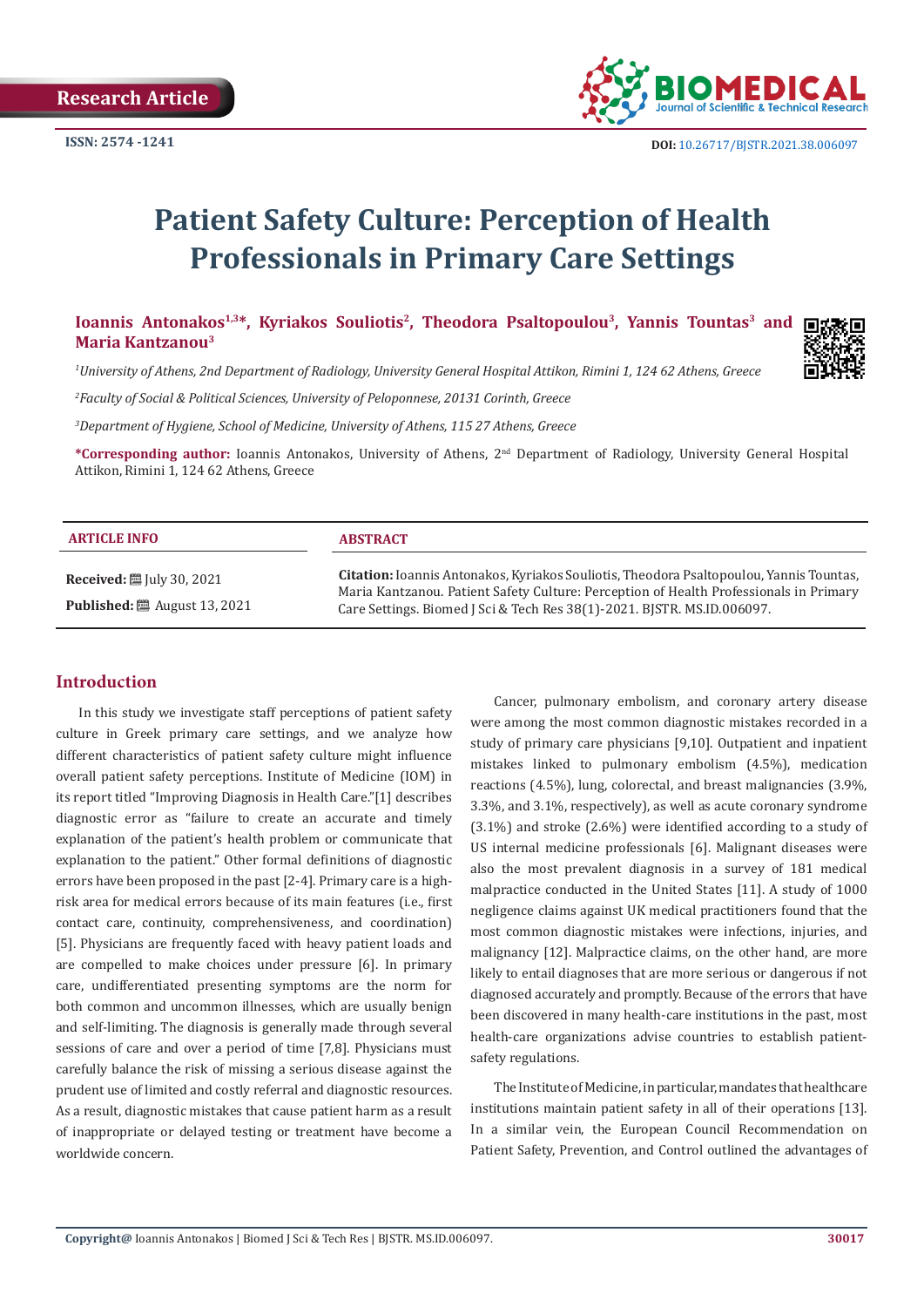taking general safety precautions when caring for the sick [14]. The council noted in its report that health institutions that do not adhere to patient safety suffer a variety of expenditures and place a strain on available resources [15]. Health institutions, on the other hand, can adopt patient safety protocols, particularly for individuals with chronic illnesses like diabetes and cancer. Patient safety programs [16,17] include a variety of activities in addition to medicine that are aimed at assisting patients in health facilities in their rehabilitation. Enhancing the safety culture among healthcare personnel should be part of such initiatives. The following definition of safety culture is provided by the Advisory Committee on the Safety of Nuclear Installations [18], which may easily be applied to the context of patient safety in health care: ''The safety culture of an organization is the product of individual and group values, attitudes, perceptions, competencies, and patterns of behavior that determine the commitment to, and the style and proficiency of, an organization's health and safety management".

Medical professionals in all settings should be aware of and practice these values and beliefs in order to promote patient well-being and favorable results [19]. In addition, executives and managers should be involved in Patient Safety initiatives in order to develop effective means of fostering the culture in health institutions [20]. Various methods and quantitative instruments have been developed in this area to assess healthcare environments in terms of safety and quality, particularly in the hospital setting [21]. Concerns have been raised in recent years regarding medical mistakes in basic health care and the need to establish a safer environment for patients [22-24]. In primary care settings, a few publications have been published that use methods to measure patient safety culture [25-31]. From 2010 until 2018, Greece was supervised by the International Monetary Fund. Primary health care has experienced several modifications during the last eight years. The creation of a single primary health care provider (PEDY), a family doctor and the electronic prescribing were the most crucial of these reforms [32]. Therefore, it is challenging to investigate the level of primary care services provided in terms of quality and safety using a specialized and validated questionnaire. This kind of study took place for the first time in Greek primary units and mainly aims to evaluate patient safety culture based on health professionals' perspectives, utilizing the validated Greek version of Medical Office on Patient Safety Culture survey tool (G-MOSPSC) [33]. Additional objects of the study are to investigate the extent to which the various components of a patient safety culture predict health professionals' overall perceptions of patient safety, as well as the strong and weak areas of safety culture

# **Materials and Methods**

## **MSOPSC Measurement Tool**

This questionnaire was designed as a self-assessment tool for healthcare professionals and includes questions about their perceptions of patient safety and healthcare quality. Researchers from all around the world have verified and used it [34,35]. It includes 38 questions that assess 10 areas of patient safety culture, nine questions about "Patient Safety and Quality Issues four items relating to "Information Exchange with Other Settings", and four items relating to "Average Overall Ratings on Quality and Patient Safety". The overall proportion of respondents in a PHU who answered "Strongly agree"/"Agree" or "Always"/"Most of the time" on items with five-point response scales is recognized as a percent positive response. Because a negative response on a negatively phrased item is interpreted as a positive response, the proportion for negatively phrased items is equal to the overall percentage of respondents within a PHU who answered, "Strongly disagree"/"Disagree" or "Never"/"Rarely. The percent of overall positive results for the components "Patient Safety and Quality Issues" and "Information Exchange with Other Settings" were calculated differently from the other survey items. The percent of overall positive score for these 13 items is determined by the sum of the three alternative responses that indicate the lowest frequency of occurrence. Scores of higher than 75% are considered to be favorable markers of safety. The questionnaire was translated from English to Greek and evaluated in a pilot research, which indicated that all dimensions and questions should be kept, with the exception of the dimension "Information Exchange with Other Settings," which was removed owing to a high non-response rate and non-applicability.

## **Study Design**

Random stratified sampling was carried out among the primary care units of Attica's first health area in Greece. In terms of services provided and health professionals' specializations, twelve out of 78 PHUs were chosen in a representative manner. Participants were chosen at random from the twelve health care institutions. The responders required to be a member of a multidisciplinary team who provided direct and indirect help to the patient, had worked in the unit for at least 30 days, and had worked at least 20 hours per week. Respondents who did not satisfy the aforementioned criteria were excluded from the research. The survey was presented to the chosen participants in a sealed envelope during working hours and gathered in a sealed envelope two to three days later. Participants were advised not to share the questionnaire with one another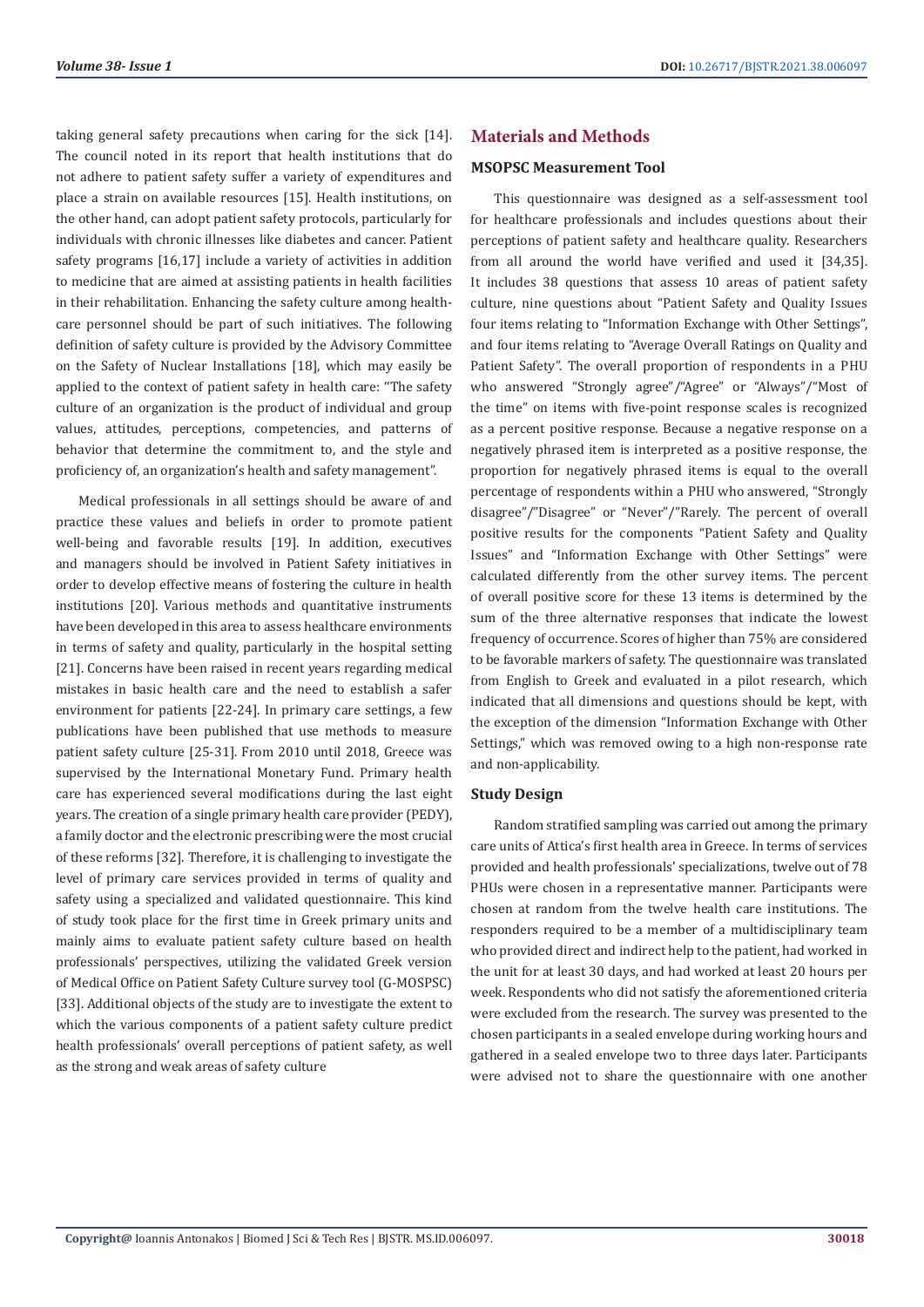to avoid peer pressure. The intermediary was not included as a member. The MSOPSC was created with the intention of referring to all professionals [15]. However, the pre-test revealed that staff who were not directly involved in patient care did not always reply to questions about actual patient care (i.e., managers and administrators). As a result, 469 people completed the survey (60% response rate), and 10 questions were excluded, with less than half of the items were answered.

## **Statistical Analysis**

The statistical analysis was conducted with IBM SPSS 21.0 software (IBM Corp. Released 2012.Ibm SPSS for Windows, Version 21.0 Armonk, NY: IBM Corp). The absolute numbers (n) and percentages (%) were estimated for the categorical variables. Arithmetic mean (M) and standard deviation (SD) were estimated for continuous variables. Kolmogorov-Smirnov test showed that the scores of patient safety culture composites did not have normal distribution, therefore Spearman's correlation coefficient was performed to investigate the relationship between safety culture composites with the overall rating of respondents with patient safety and quality. All tests were two-tailed, and the significance level was set at 0.05.

## **Results**

Female professionals (58.8%) aged between 31 and 50 years (74.7%), married or living with a partner (64%), and with a bachelor's degree (75%) predominated. As for the professional category, 230 (50.1%) were physicians, 85 (18.5%) were nurses, and 144 (31.44%) were supporting clinical staff (radiographer, health supervisor, and nurse assistant). Regarding work experience and the work area of the respondents, 50.8% had more than 10 years of experience, 35% worked in medical departments (family practice, pathology, and pediatrics), 33% worked in microbiology, and 15% worked in radiology departments (Table 1). The most highly ranked composites by the respondents were "Teamwork" (82% positive rating), "Patient Care Tracking/Follow-up" (80%), "Organizational Learning" (80%), and "Overall Perception of Patient Safety and Quality" (78%). "Staff training" (70% of positive responses), "Communication About Errors" (70%), "Office Processes and Standardization" (67%), and "Communication Openness" (64%) followed. The lowest scores were for "Owner/ Managing Partner/Leadership Support for Patient Safety" (62%) and "Work Pressure and Pace" (46%) (Figure 1 and Table 2).



**Figure 1:** Comparison of patient safety culture scores for Greek primary care centers with U.S Medical Offices.

| Table 1: The kind of medical services given at 12 primary healthcare facilities, as well as the demographic characteristics of the survey |  |
|-------------------------------------------------------------------------------------------------------------------------------------------|--|
| respondents.                                                                                                                              |  |

| <b>Participants' Characteristics</b> | N(%)       |
|--------------------------------------|------------|
| Males                                | 189 (41.2) |
| Females                              | 270 (58.8) |
| Age (years)                          | N(%)       |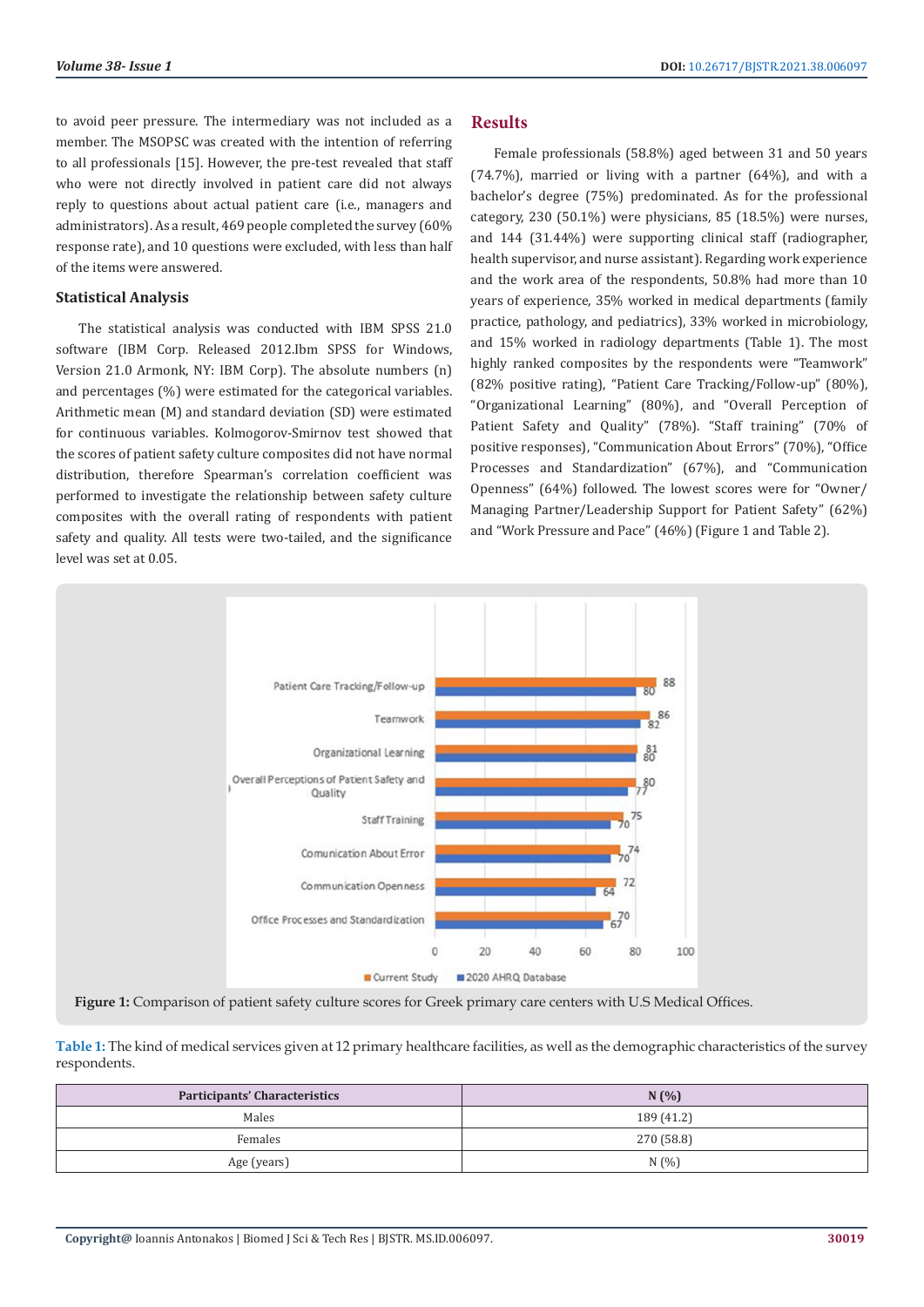| $31 - 40$                        | 153 (33.3) |
|----------------------------------|------------|
| $41 - 50$                        | 184 (41.4) |
| $51 - 60$                        | 107 (23.3) |
| $61 - 70$                        | 15 (3.3)   |
| Marital status                   | N (%)      |
| Married or with a partner        | 344 (75%)  |
| Not married or without a partner | 115 (25%)  |
| Work experience (years)          | N (%)      |
| < 10                             | 226 (49.2) |
| $\geq 10$                        | 233 (50.8) |
| Staff position                   | N(%        |
| Physician                        | 230 (50.1) |
| Nurse                            | 85 (18.5)  |
| Supporting clinical staff*       | 144 (31.4) |
| Work area/unit                   | N (%)      |
| Medical services **              | 35 (52)    |
| Microbiology                     | 22 (33)    |
| Radiology                        | 10(15)     |

| <b>Item</b>      | <b>Survey Items by Patient Safety Culture Area</b>                                                             | <b>Current Study</b> | 2020 AHRQ Database |
|------------------|----------------------------------------------------------------------------------------------------------------|----------------------|--------------------|
|                  | 1. Teamwork                                                                                                    |                      |                    |
| C <sub>1</sub>   | When someone in this office gets really busy, others help out.                                                 | 78                   | 86                 |
| C <sub>2</sub>   | In this office, there is a good working relationship between staff and providers.                              | 84                   | 90                 |
| C <sub>5</sub>   | In this office, we treat each other with respect.                                                              | 83                   | 85                 |
| C13              | This office emphasizes teamwork in taking care of patients.                                                    | 82                   | 85                 |
|                  | 2. Patient Care Tracking/Follow-up                                                                             |                      |                    |
| D <sub>3</sub>   | This office reminds patients when they need to schedule an appointment for preventive or<br>routine care.      | 86                   | 88                 |
| D <sub>5</sub>   | This office documents how well our chronic-care patients follow their treatment plans.                         | 73                   | 80                 |
| D <sub>6</sub>   | Our office follows up when we do not receive a report we are expecting from an outside<br>provider.            | 76                   | 86                 |
| D <sub>9</sub>   | This office follows-up with patients who need monitoring.                                                      | 86                   | 91                 |
|                  | 3. Organizational Learning                                                                                     |                      |                    |
| F1               | When there is a problem in our office, we see if we need to change the way we do things.                       | 76                   | 83                 |
| F <sub>5</sub>   | This office is good at changing office processes to make sure the same problems do not<br>happen again.        | 83                   | 79                 |
| F7               | After this office makes changes to improve the patient care process, we check to see if the<br>changes worked. | 80                   | 74                 |
|                  | 4. Overall Perceptions of Patient Safety and Quality                                                           |                      |                    |
| F2               | Our office processes are good at preventing mistakes that could affect patients.                               | 81                   | 85                 |
| F3R              | Mistakes happen more than they should in this office.                                                          | 77                   | 77                 |
| F <sub>4</sub> R | It is just by chance that we do not make more mistakes that affect our patients.                               | 76                   | 77                 |
| F6R              | In this office, getting more work done is more important than quality of care.                                 | 75                   | 70                 |
|                  | 5. Staff Training                                                                                              |                      |                    |
| C <sub>4</sub>   | This office trains staff when new processes are put into place.                                                | 69                   | 76                 |
| C7               | This office makes sure staff get the on-the-job training they need.                                            | 70                   | 75                 |
| C10R             | Staff in this office are asked to do tasks they have not been trained to do.                                   | 71                   | 66                 |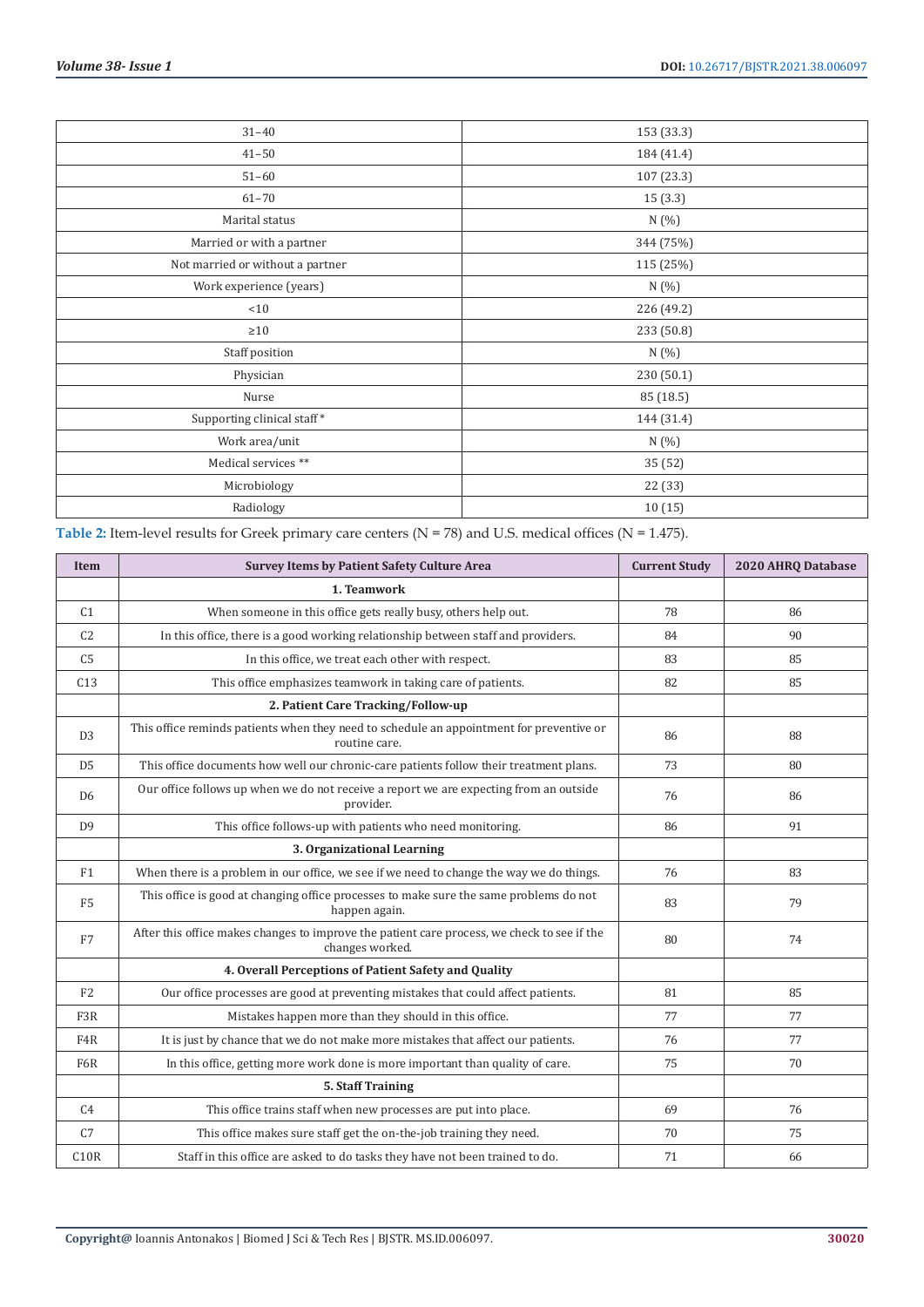|                   | 6. Owner/Managing Partner/Leadership Support for Patient Safety                                              |    |    |
|-------------------|--------------------------------------------------------------------------------------------------------------|----|----|
| E1R               | They are not investing enough resources to improve the quality of care in this office.                       | 61 | 63 |
| E2R               | They overlook patient care mistakes that happen over and over.                                               | 64 | 64 |
| E <sub>3</sub>    | They place a high priority on improving patient care processes.                                              | 79 | 82 |
| E4R               | They make decisions too often based on what is best for the office rather than what is best<br>for patients. | 77 | 79 |
|                   | <b>7. Communication About Error</b>                                                                          |    |    |
| D <sub>7</sub> R  | Staff feel like their mistakes are held against them.                                                        | 68 | 73 |
| D <sub>8</sub>    | Providers and staff talk openly about office problems.                                                       | 63 | 73 |
| D11               | In this office, we discuss ways to prevent errors from happening again.                                      | 63 | 73 |
| D <sub>12</sub>   | Staff are willing to report mistakes they observe in this office.                                            | 63 | 59 |
|                   | <b>8. Communication Openness</b>                                                                             |    |    |
| D1                | Providers in this office are open to staff ideas about how to improve office processes.                      | 64 | 61 |
| D <sub>2</sub>    | Staff are encouraged to express alternative viewpoints in this office.                                       | 79 | 68 |
| D <sub>4</sub> R  | Staff are afraid to ask questions when something does not seem right.                                        | 53 | 56 |
| D <sub>10</sub> R | It is difficult to voice disagreement in this office.                                                        | 82 | 84 |
|                   | 9. Office Processes and Standardization                                                                      |    |    |
| C8R               | This office is more disorganized than it should be.                                                          | 51 | 47 |
| C9                | We have good procedures for checking that work in this office was done correctly.                            | 67 | 78 |
| C12R              | We have problems with workflow in this office.                                                               | 75 | 80 |
| C <sub>15</sub>   | Staff in this office follow standardized processes to get tasks done.                                        | 54 | 59 |
|                   | 10. Work Pressure and Pace                                                                                   |    |    |
| C3R               | In this office, we often feel rushed when taking care of patients.                                           | 27 | 38 |
| C6R               | We have too many patients for the number of providers in this office.                                        | 34 | 45 |
| C11               | We have enough staff to handle our patient load.                                                             | 56 | 46 |
| C14R              | This office has too many patients to be able to handle everything effectively.                               | 68 | 68 |

The overall ratings of quality and patient safety received positive scores, with 73% and 70% of participants returning "very good" or "'excellent'" responses, respectively (Table 3). The results of Kolmogorov-Smirnov test showed that the scores of Average Rating of Quality Issues ( $z = 0.14$ ,  $P = 0.002$ ) and Overall Rating of Patient Safety  $(z=0.08, p=0.036)$  did not have a normal distribution. Spearman's correlation coefficient test showed a significant positive correlation between Average Rating of Quality Issues and

Overall Rating of Patient Safety composites  $(r=0.67, p=0.001)$ . The scores of communications about error  $(r = 0.66, P = 0.001)$ and communication openness ( $r = 0.68$ ,  $p = 0.001$ ) dimensions had significant positive correlations with . Furthermore, the dimensions of Organizational Learning ( $r = 0.55$ , p=0.001), Staff Training ( $r =$ 0.59, p=0.001) and Office Processes and Standardization (r=0.65, p=0.001) seems to relate significantly to Average Rating of Quality Issues composite (Table 4).

**Table 3:** Overall rating of quality and safety in the current study (n = 459) as compared with the 2020 Medical Office Database (n = 18.396).

|                                  |                  | This Study (%)             | AHRQ, 2020 Database (%)    |  |  |
|----------------------------------|------------------|----------------------------|----------------------------|--|--|
|                                  |                  | <b>Excellent/Very Good</b> | <b>Excellent/Very Good</b> |  |  |
| Overall rating of quality issues | Patient-centered | 75                         | 71                         |  |  |
|                                  | Effective        | 75                         | 71                         |  |  |
|                                  | Timely           | 65                         | 56                         |  |  |
|                                  | Efficient        | 63                         | 62                         |  |  |
|                                  | Equitable        | 85                         | 84                         |  |  |
| Average rating of quality issues |                  | 73                         | 69                         |  |  |
| Overall rating of patient safety |                  | 70                         | 68                         |  |  |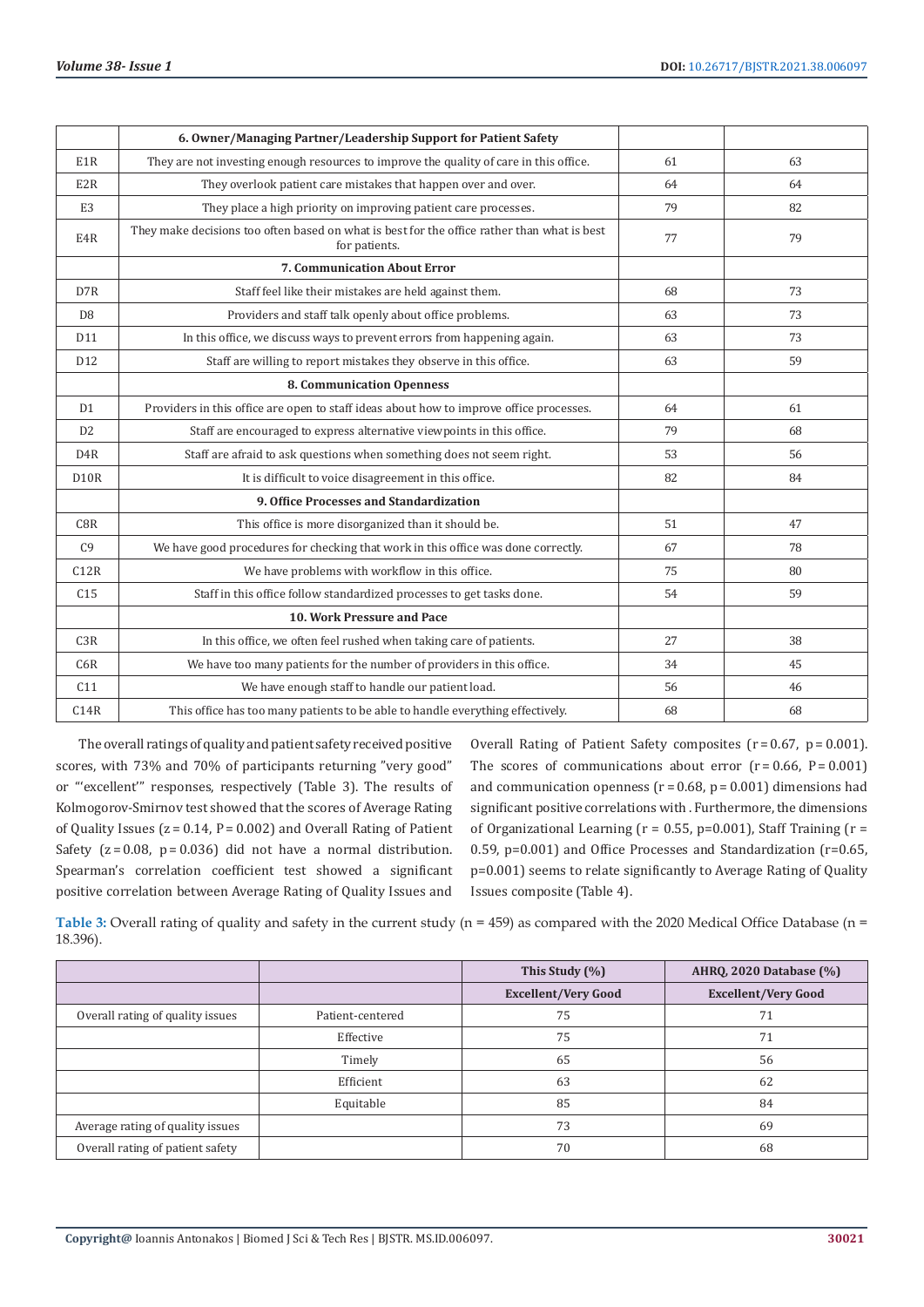|     | $\mathbf{1}$                                                        | $\overline{2}$    | 3                   | $\overline{\mathbf{4}}$ | 5                 | 6                 | 7                 | 8                 | 9                   | 10                | 11                | 12           |              |
|-----|---------------------------------------------------------------------|-------------------|---------------------|-------------------------|-------------------|-------------------|-------------------|-------------------|---------------------|-------------------|-------------------|--------------|--------------|
| 1.  | Teamwork                                                            | $\mathbf{1}$      |                     |                         |                   |                   |                   |                   |                     |                   |                   |              |              |
| 2.  | Patient Care Tracking/Follow-<br>up                                 | 0.21              | $\mathbf{1}$        |                         |                   |                   |                   |                   |                     |                   |                   |              |              |
| 3.  | Organizational Learning                                             | 0.23a             | 0.18 <sup>a</sup>   | $\mathbf{1}$            |                   |                   |                   |                   |                     |                   |                   |              |              |
| 4.  | Overall Perceptions of Patient<br>Safety and Quality                | $0.35^{a}$        | $0.21$ <sup>a</sup> | 0.28 <sup>a</sup>       | $\mathbf{1}$      |                   |                   |                   |                     |                   |                   |              |              |
| 5.  | <b>Staff Training</b>                                               | $0.18^{a}$        | 0.28 <sup>a</sup>   | 0.26 <sup>a</sup>       | 0.32 <sup>a</sup> | $\mathbf{1}$      |                   |                   |                     |                   |                   |              |              |
| 6.  | Owner/Managing Partner/<br>Leadership Support for Patient<br>Safety | $0.15^{a}$        | $0.15^{a}$          | $0.25^{a}$              | 0.32 <sup>b</sup> | 0.26 <sup>b</sup> | $\mathbf{1}$      |                   |                     |                   |                   |              |              |
| 7.  | <b>Communication About Error</b>                                    | $0.25^{\circ}$    | 0.32 <sup>a</sup>   | 0.18 <sup>a</sup>       | 0.31 <sup>a</sup> | 0.29a             | $0.40^{\rm a}$    | $\mathbf{1}$      |                     |                   |                   |              |              |
| 8.  | <b>Communication Openness</b>                                       | $0.45^{\circ}$    | $0.43^{\circ}$      | $0.25^{a}$              | 0.36 <sup>a</sup> | $0.25^{a}$        | 0.41 <sup>b</sup> | 0.68c             | $\mathbf{1}$        |                   |                   |              |              |
| 9.  | Office Processes and<br>Standardization                             | 0.61 <sup>b</sup> | $0.55^{\rm a}$      | $0.15^{a}$              | 0.13 <sup>a</sup> | 0.14 <sup>a</sup> | 0.32 <sup>a</sup> | 0.23 <sup>a</sup> | 0.36 <sup>a</sup>   | $\mathbf{1}$      |                   |              |              |
| 10. | Work Pressure and Pace                                              | $0.12^{a}$        | $0.45^{\rm a}$      | 0.23 <sup>b</sup>       | 0.17 <sup>a</sup> | 0.21 <sup>a</sup> | 0.63 <sup>a</sup> | 0.36 <sup>a</sup> | $0.52$ <sup>a</sup> | 0.32 <sup>a</sup> | $\mathbf{1}$      |              |              |
| 11. | Average rating of quality<br>issues                                 | 0.25c             | 0.36c               | 0.55c                   | 0.41 <sup>c</sup> | 0.59c             | 0.41 <sup>c</sup> | 0.23c             | 0.36c               | 0.65c             | 0.18 <sup>c</sup> | $\mathbf{1}$ |              |
| 12. | Overall rating of patient safety                                    | 0.23c             | 0.24c               | 0.28c                   | 0.43c             | 0.44c             | 0.44c             | 0.66c             | 0.68c               | 0.54              | 0.37              | 0.67c        | $\mathbf{1}$ |

**Table 4:** Spearman correlation coefficient (r) between dimensions of safety culture and the overall rating of quality issues and patient safety.

Note: <sup>a</sup>Correlation is significant at the 0.05 level (2-tailed)

b Correlation is significant at the 0.05 level (2-tailed)

c Correlation is significant at the 0.05 level (2-tailed)

## **Discussion**

To our awareness, this is the first research in Greece to assess the safety culture in primary care settings using the MSOPSC instrument, which is specialized to primary healthcare. The domains of safety culture that gained the highest scores were: "Teamwork" (82%), "Patient Care Tracking/Follow-up" (80%), and "Organizational Learning" (80%). In Greece, the operation of basic healthcare facilities in small multidisciplinary teams appears to improve employee cooperation. The high proportion linked with the "Teamwork" dimension, as well as the "Organizational Learning" dimension, reflects this. This is because inter-disciplinary cooperation aids health professionals in understanding shared contextual duties and responsibilities, allowing them to carry out organizational goals, interact with and communicate relevant information, and deliver safe and effective treatment. "Teamwork" emerged as the highest safety culture domain in Yemen (96%) [35] and in Holland (79.2%) [36], where the survey tools MSOPSC and Safety Attitudes Questionnaire were used, respectively.

The "Patient Care Tracking/Follow-up" was another strong area in the present study. This shows that PHU patients in Greece are reminded of their appointments, their commitment to the therapy process is confirmed, and the follow-up with patients who need monitoring is appropriate. This is owing to the fact that primary care electronic systems have been updated in recent years

(to include patients' electronic files and electronic prescriptions); However, much effort has to be done, particularly in the integration of basic and secondary health care. In countries with advanced health information systems, similar findings were observed, such as the U.S. (88%) [37] and Spain (77%) [38], while lower results were reported in countries such as Yemen (52%) [35] and Poland (65%) [39], where primary care services are not supported by an information system. The areas of "Work Pressure and Pace" (46 % ) and "Leadership Support" (62 %) had the least favorable answers. This was mostly due to a longstanding problem in Greece's healthcare system: a shortage of nurses. According to the World Health Organization [40], Greece has 3.6 nurses per 1000 people, compared to 9.1 in the OECD. Switzerland, Norway, and Denmark all have more than 16 nurses per 1000 people, with Switzerland having the highest ratio (17.4). The absence of leadership support emphasizes the importance of bridging the management-employee communication gap.

Effective leadership must combine the essential qualities of effective communication, cooperation, experience, and flexibility to build a safety culture [41]. It's worth noting that in comparable research, countries with quite diverse cultures, such as Iran [42]  $(75 \%)$ , Holland  $[36]$   $(73 \%)$ , and Poland  $[39]$  had the highest rates in this sector (84 %). The majority of participants thought their basic healthcare facility training was useful. The American respondents fared worse when asked about the availability of on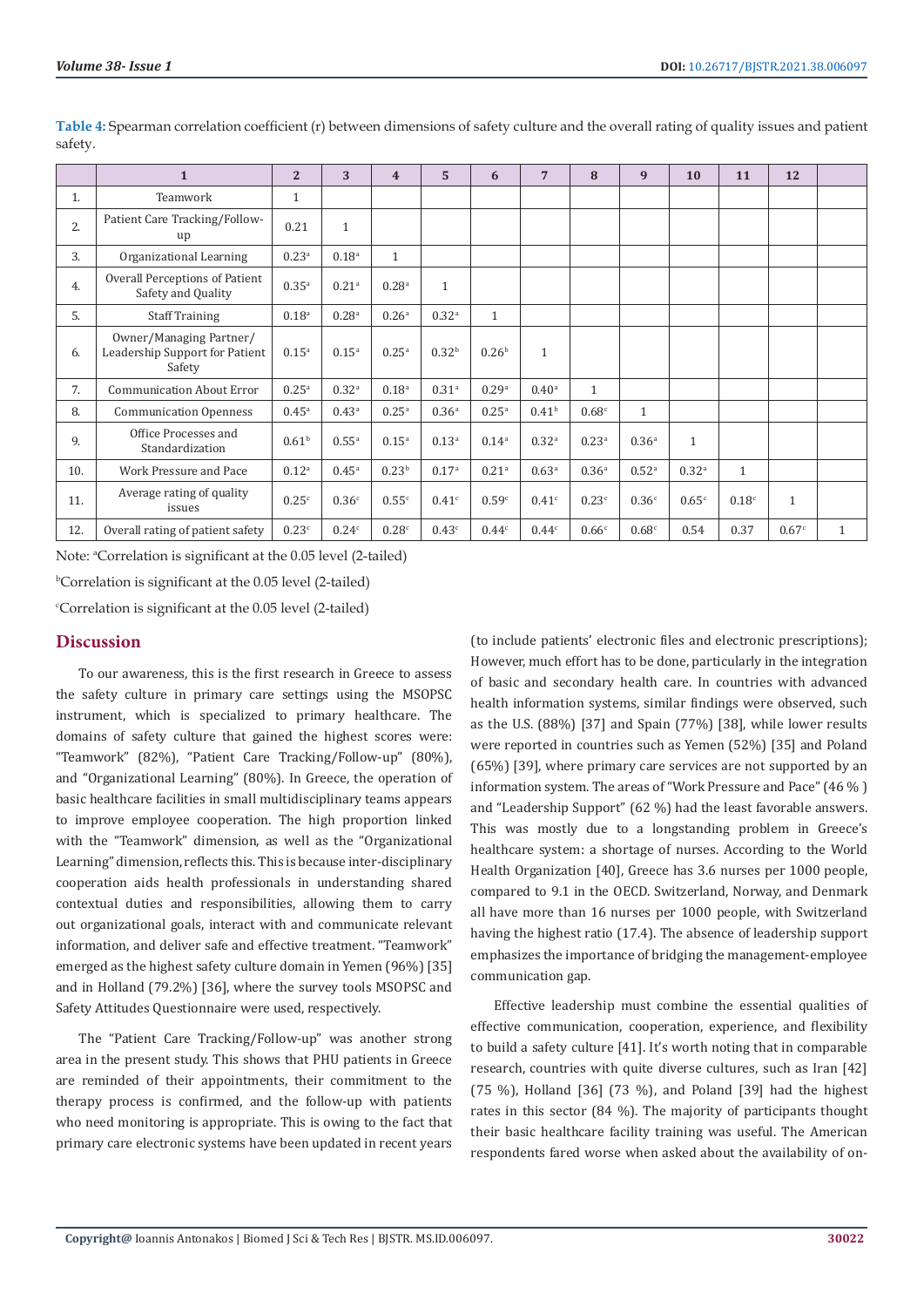the-job training in terms of new procedures and being asked to conduct activities for which they were not qualified; they fared significantly better when asked about the availability of on-thejob training [43]. In this region, the present study looked to have a 70% approval rating, which was higher than Spain [38] and Yemen [35] with 61% approval ratings, but lower than Poland [39] with 79% approval ratings. Spearman correlation analysis revealed that specific domains of patient safety culture are related to patient safety and quality issues. According to health professional's views, the quality of health care services is linked with staff training, organizational learning and the standardization of office processes and patient safety to the open, free of blame communication.

There was no significant link between gender and any of the safety culture composites in this study. Women, on the other hand, rated areas like "Patient Care Tracking/Follow-up" and "Overall Perception of Patient Safety and Quality" somewhat higher than males, according to a Polish research [28]. In the domain of "Information Exchange with Other Settings," men fared better. "Information Exchange with Other Settings," "Work Pressure and Pace," "Staff Training," "Office Processes and Standardization," "Patient Care Tracking/Follow-up," "Leadership Support for Patient Safety," and "Overall Perception of Patient Safety" were all areas, were women in Spain outperformed males. The causes of differences between healthcare providers should be investigated in future study. It should also determine whether there is a relationship between the patient safety culture, patient experiences, overall safety and quality ratings, and adverse event incidence in general practice cooperatives. Furthermore, research on the effects of treatments aiming at enhancing communication or establishing a safer workplace is recommended.

Overall, respondents in this research evaluated healthcare safety and quality as satisfactory in all categories (more than 70%), with the exception of timeliness and efficiency, which were scored positively by 65 percent and 63 percent of respondents, respectively (Table 3). In conclusion favorable patient safety culture evaluations were primarily represented in the areas "Teamwork," "Patient Care Tracking/Follow-up," and "Overall Perceptions of Patient Safety" in primary care settings in Greece. Following that, the do-mains "Staff Training," "Error Communication," "Office Processes and Standardization," and "Communication Openness" were followed. There are numerous strengths and limitations to this study that should be considered. The MSOPSC, the most widely used instrument for measuring the safety culture in primary care settings, is one of the strengths. However, there is no literature on the link between patient safety composite scores and respondent characteristics and safety culture outcomes in Greek primary care settings. This is, to our knowledge, the first research in Greece to look at this issue. However, there are a number of limitations to

these data that should be addressed. First, the data came from a stratified random selection of units from Greece's first health region: Attica, rather than a random sample of all PHUs in the country. As a result, a positive selection bias may exist. Second, the findings of this study reflect the perspectives of primary care physicians rather than administrative or technical employees. Finally, no attempt was made to compare the validity of the units' evidence to other evaluation reports, such as interviews or record reviews [44,45].

## **Conclusion**

This is the first investigation of its kind in Greece, evaluating the patient safety culture in primary care settings. Overall, health professionals have a positive safety culture, however some weak areas need to be addressed in order to improve patient safety. In order to give treatments and address safety concerns, further research into the disparities across professional subcategories is required.

#### **References**

- 1. Committee on Diagnostic Error in Health Care; Board on Health Care Services; Institute of Medicine; The National Academies of Sciences, Engineering, and Medicine; Balogh EP, Miller BT, Ball JR, editors. Improving Diagnosis in Health Care. Washington (DC): National Academies Press (US).
- 2. [Graber ML, Franklin N, Gordon R \(2005\) Diagnostic error in internal](https://pubmed.ncbi.nlm.nih.gov/16009864/) [medicine. Arch Intern Med 165\(13\):1493-1499.](https://pubmed.ncbi.nlm.nih.gov/16009864/)
- 3. [Schiff Gordon D, Omar Hasan, Seijeoung Kim, Richard Abrams, Karen](https://pubmed.ncbi.nlm.nih.gov/19901140/) [Cosby, et al. \(2009\) Diagnostic error in medicine: analysis of 583](https://pubmed.ncbi.nlm.nih.gov/19901140/) [physician reported errors. Archives of internal medicine 169\(20\): 1881-](https://pubmed.ncbi.nlm.nih.gov/19901140/) [1887.](https://pubmed.ncbi.nlm.nih.gov/19901140/)
- 4. [Singh Hardeep \(2014\) Editorial: Helping health care organizations](https://pubmed.ncbi.nlm.nih.gov/24730204/) [to define diagnostic errors as missed opportunities in diagnosis. Joint](https://pubmed.ncbi.nlm.nih.gov/24730204/) [Commission journal on quality and patient safety 40\(3\): 99-101.](https://pubmed.ncbi.nlm.nih.gov/24730204/)
- 5. (2016) Primary health care: Main terminology. World Health Organization.
- 6. [Kostopoulou Olga, Brendan C Delaney, Craig W Munro \(2008\) Diagnostic](https://pubmed.ncbi.nlm.nih.gov/18842618/) [difficulty and error in primary care--a systematic review. Family practice](https://pubmed.ncbi.nlm.nih.gov/18842618/) [25\(6\): 400-413.](https://pubmed.ncbi.nlm.nih.gov/18842618/)
- 7. [Singh Hardeep, Dean F Sittig \(2015\) Setting the record straight on](https://qualitysafety.bmj.com/content/24/5/345.2.abstract) [measuring diagnostic errors. Reply to: 'Bad assumptions on primary](https://qualitysafety.bmj.com/content/24/5/345.2.abstract) [care diagnostic errors' by Dr Richard Young. BMJ quality & safety 24\(5\):](https://qualitysafety.bmj.com/content/24/5/345.2.abstract) [345-348.](https://qualitysafety.bmj.com/content/24/5/345.2.abstract)
- 8. [Goyder Clare R, Caroline HD Jones, Carl J Heneghan, Matthew J](https://pubmed.ncbi.nlm.nih.gov/26622037/) [Thompson \(2015\) Missed opportunities for diagnosis: lessons learned](https://pubmed.ncbi.nlm.nih.gov/26622037/) [from diagnostic errors in primary care. The British journal of general](https://pubmed.ncbi.nlm.nih.gov/26622037/) [practice: the journal of the Royal College of General Practitioners](https://pubmed.ncbi.nlm.nih.gov/26622037/) [65\(641\): e838-844.](https://pubmed.ncbi.nlm.nih.gov/26622037/)
- 9. [Panesar Sukhmeet Singh, Debra deSilva, Andrew Carson-Stevens,](https://pubmed.ncbi.nlm.nih.gov/26715764/) [Kathrin M Cresswell, Sarah Angostora Salvilla, et al. \(2016\) How safe is](https://pubmed.ncbi.nlm.nih.gov/26715764/) [primary care? A systematic review. BMJ quality & safety 25\(7\): 544-553.](https://pubmed.ncbi.nlm.nih.gov/26715764/)
- 10. [Ely JW, Kaldjian LC, D Alessandro DM \(2012\) Diagnostic errors in](https://pubmed.ncbi.nlm.nih.gov/22218629/) [primary care: lessons learned. J Am Board Fam Pract 25\(1\): 87-97.](https://pubmed.ncbi.nlm.nih.gov/22218629/)
- 11. [Gandhi Tejal K, Allen Kachalia, Eric J Thomas, Ann Louise Puopolo,](https://pubmed.ncbi.nlm.nih.gov/17015866/) [Catherine Yoon, et al. \(2006\) Missed and delayed diagnoses in the](https://pubmed.ncbi.nlm.nih.gov/17015866/) [ambulatory setting: a study of closed malpractice claims. Annals of](https://pubmed.ncbi.nlm.nih.gov/17015866/) [internal medicine 145\(7\): 488-496.](https://pubmed.ncbi.nlm.nih.gov/17015866/)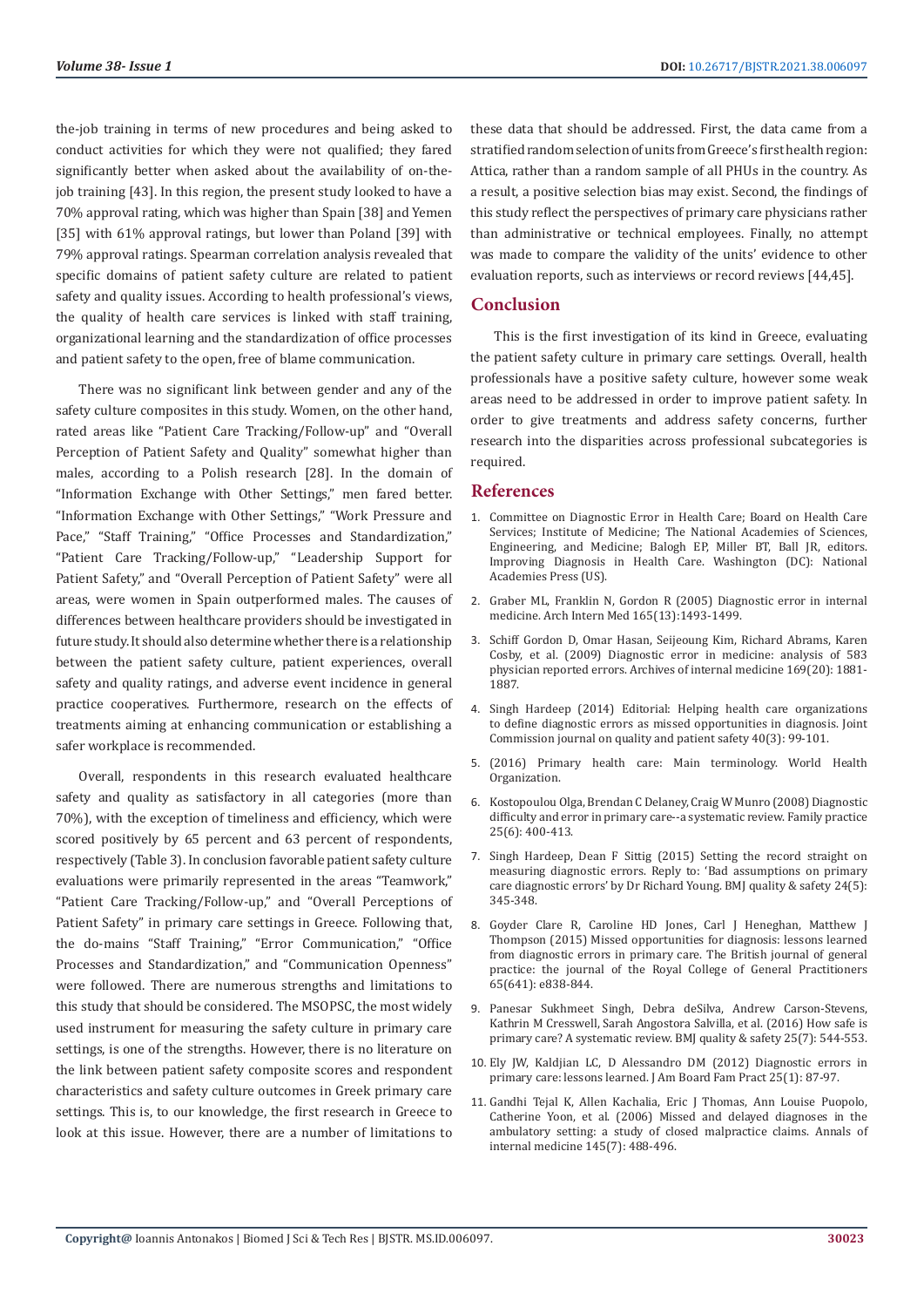- 12. Silk N (2000) What Went Wrong in 1,000 Negligence Claims. Health Care Risk Report. Medical Protection Society.
- 13. (1999) IOM. To Err Is Human. Building a Safer Health System, International Journal of Public Health.
- 14. (2009) The Council of the European Union. Council Recommendation of 9 June 2009 on patient safety, including the prevention and control of healthcare associated infections. Official Journal of the European Union.
- 15. [Slawomirski L, Auraaen A, Klazinga N \(2017\) THE Economics of Patient](https://www.oecd.org/els/health-systems/The-economics-of-patient-safety-March-2017.pdf)  [Safety. Organisation for Economic Cooperation and Development](https://www.oecd.org/els/health-systems/The-economics-of-patient-safety-March-2017.pdf)  [\(OECD\).](https://www.oecd.org/els/health-systems/The-economics-of-patient-safety-March-2017.pdf)
- 16. [Pettker CM, Thung SF, Raab CA, Donohue KP, Copel JA, et al. \(2011\) A](https://pubmed.ncbi.nlm.nih.gov/21376160/)  [comprehensive obstetrics patient safety program improves safety](https://pubmed.ncbi.nlm.nih.gov/21376160/)  [climate and culture. In: American Journal of Obstetrics and Gynecology](https://pubmed.ncbi.nlm.nih.gov/21376160/)  [204\(3\): 216-226.](https://pubmed.ncbi.nlm.nih.gov/21376160/)
- 17. [Donnelly LF, Dickerson JM, Goodfriend MA, Muething SE \(2009\)](https://pubmed.ncbi.nlm.nih.gov/19542409/)  [Improving patient safety: Effects of a safety program on performance](https://pubmed.ncbi.nlm.nih.gov/19542409/)  [and culture in a department of radiology. Am J Roentgenol 193\(1\): 165-](https://pubmed.ncbi.nlm.nih.gov/19542409/) [171.](https://pubmed.ncbi.nlm.nih.gov/19542409/)
- 18. (1993) HSE ACSNI Human Factors Study Group: Third report Organising for safety HSE Books 1993. Hse.
- 19. [Goh SC, Chan C, Kuziemsky C \(2013\) Teamwork, organizational learning,](https://pubmed.ncbi.nlm.nih.gov/23905302/)  [patient safety and job outcomes. Int J Health Care Qual Assur 26\(5\): 420-](https://pubmed.ncbi.nlm.nih.gov/23905302/) [432.](https://pubmed.ncbi.nlm.nih.gov/23905302/)
- 20. [McFadden KL, Henagan SC, Gowen CR \(2009\) The patient safety chain:](https://www.sciencedirect.com/science/article/abs/pii/S0272696309000035)  [Transformational leadership's effect on patient safety culture, initiatives,](https://www.sciencedirect.com/science/article/abs/pii/S0272696309000035)  [and outcomes. J Oper Manag 27\(5\): 390-404.](https://www.sciencedirect.com/science/article/abs/pii/S0272696309000035)
- 21. [Singla AK, Kitch BT, Weissman JS, Campbell EG \(2006\) Assessing](https://psnet.ahrq.gov/issue/assessing-patient-safety-culture-review-and-synthesis-measurement-tools)  [patient safety culture: A review and synthesis of the measurement](https://psnet.ahrq.gov/issue/assessing-patient-safety-culture-review-and-synthesis-measurement-tools)  [tools. J Patient Saf 2008: 2.](https://psnet.ahrq.gov/issue/assessing-patient-safety-culture-review-and-synthesis-measurement-tools)
- 22. Singh H, Giardina TD, Meyer, Forjuoh SN, Reis MD (2013) Types and origins of diagnostic errors in primary care settings. JAMA Intern Med.
- 23. [Rosser W, Dovey S, Bordman R, White D, Crighton E \(2005\) Medical](https://pubmed.ncbi.nlm.nih.gov/16926931/)  [errors in primary care: results of an international study of family](https://pubmed.ncbi.nlm.nih.gov/16926931/)  [practice. Can Fam Physician 51\(3\): 386-397.](https://pubmed.ncbi.nlm.nih.gov/16926931/)
- 24. [Koper D, Kamenski G, Flamm M, Böhmdorfera B, Sönnichsena A](https://pubmed.ncbi.nlm.nih.gov/23132894/)  [\(2013\) Frequency of medication errors in primary care patients with](https://pubmed.ncbi.nlm.nih.gov/23132894/)  [polypharmacy. Fam Pract 30\(3\): 313-319.](https://pubmed.ncbi.nlm.nih.gov/23132894/)
- 25. Parker D, Wensing M, Esmail A, Valderas JM (2015) Measurement tools and process indicators of patient safety culture in primary care. A mixed methods study by the LINNEAUS collaboration on patient safety in primary care. Eur J Gen Pract.
- 26. Feng XQ, Acord L, Cheng YJ, Zeng JH, Song JP (2011) The relationship between management safety commitment and patient safety culture. Int Nurs Rev 21(1): 26-30.
- 27. [Ricci Cabello I, Avery AJ, Reeves D, Kadam UT, Valderas JM \(2016\)](https://pubmed.ncbi.nlm.nih.gov/27184996/)  [Measuring Patient Safety in Primary Care: The Development and](https://pubmed.ncbi.nlm.nih.gov/27184996/)  [Validation of the "Patient Reported Experiences and Outcomes of Safety](https://pubmed.ncbi.nlm.nih.gov/27184996/)  [in Primary Care" \(PREOS-PC\). Ann Fam Med 14\(3\): 253-261.](https://pubmed.ncbi.nlm.nih.gov/27184996/)
- 28. [Smits M, Keizer E, Giesen P, Deilkås ECT, Hofoss D \(2018\) Patient safety](https://pubmed.ncbi.nlm.nih.gov/29334826/)  [culture in out-of-hours primary care services in the Netherlands: a](https://pubmed.ncbi.nlm.nih.gov/29334826/)  [cross-sectional survey. Scand J Prim Health Care 36\(1\): 28-35.](https://pubmed.ncbi.nlm.nih.gov/29334826/)
- 29. Bondevik GT, Hofoss D, Hansen EH, Deilkås EC (2014) Patient safety culture in Norwegian primary care: a study in out-of-hours casualty clinics and GP practices. Scand J Prim Health Care 32(3):132-138.
- 30. [Deilkås ECT, Hofoss D, Hansen EH, Bondevik GT \(2019\) Variation in staff](https://pubmed.ncbi.nlm.nih.gov/30970041/) [perceptions of patient safety climate across work sites in Norwegian](https://pubmed.ncbi.nlm.nih.gov/30970041/) [general practitioner practices and out-of-hour clinics. PLoS One. 14\(4\):](https://pubmed.ncbi.nlm.nih.gov/30970041/) [e0214914.](https://pubmed.ncbi.nlm.nih.gov/30970041/)
- 31. [Zachariadou T, Zannetos S, Pavlakis A \(2013\) Organizational culture in](https://bmchealthservres.biomedcentral.com/articles/10.1186/1472-6963-13-112) [the primary healthcare setting of Cyprus. BMC Health Serv Res 13: 112.](https://bmchealthservres.biomedcentral.com/articles/10.1186/1472-6963-13-112)
- 32. Economou C (2010) Greece: Health system review. Health Syst Transit 12(7): 1-16.
- 33. Antonakos I, Souliotis K, Psaltopoulou T, Tountas Y, Papaefstathiou A (2021) Psychometric Properties of the Greek Version of the Medical Office on Patient Safety Culture in Primary Care Settings. Medicines 8(8): 42.
- 34. [Eiras, M, Escoval, A, Silva C \(2018\) Patient Safety Culture in Portuguese](https://www.researchgate.net/publication/330134662_Patient_Safety_Culture_in_Portuguese_Primary_Care_Validation_of_the_Portuguese_Version_of_the_Medical_Office_Survey) [Primary Care: Validation of the Portuguese Version of the Medical Office](https://www.researchgate.net/publication/330134662_Patient_Safety_Culture_in_Portuguese_Primary_Care_Validation_of_the_Portuguese_Version_of_the_Medical_Office_Survey) [Survey. In Vignettes in Patient Safety-Volume 4 InTech: London, UK, p. 4.](https://www.researchgate.net/publication/330134662_Patient_Safety_Culture_in_Portuguese_Primary_Care_Validation_of_the_Portuguese_Version_of_the_Medical_Office_Survey)
- 35. [Dal Pai S, Langendorf TF, Rodrigues MCS, Romero MP, Loro MM \(2019\)](https://acta-ape.org/en/article/psychometric-validation-of-a-tool-that-assesses-safety-culture-in-primary-care/) [Psychometric validation of a tool that assesses safety culture in Primary](https://acta-ape.org/en/article/psychometric-validation-of-a-tool-that-assesses-safety-culture-in-primary-care/) [Care. ACTA Paul. Enferm 32\(6\): 642-650.](https://acta-ape.org/en/article/psychometric-validation-of-a-tool-that-assesses-safety-culture-in-primary-care/)
- 36. [Webair HH, Al Assani SS, Al Haddad RH, Al Shaeeb WH \(2015\)](https://www.ncbi.nlm.nih.gov/pmc/articles/PMC4604039/) [Assessment of patient safety culture in primary care setting, Al-Mukala,](https://www.ncbi.nlm.nih.gov/pmc/articles/PMC4604039/) [Yemen. BMC Fam Pract 16: 136.](https://www.ncbi.nlm.nih.gov/pmc/articles/PMC4604039/)
- 37. [Smits M, Keizer E, Giesen P, Deilkås ECT, Hofoss D \(2018\) Patient safety](https://pubmed.ncbi.nlm.nih.gov/29334826/) [culture in out-of-hours primary care services in the Netherlands: A](https://pubmed.ncbi.nlm.nih.gov/29334826/) [cross-sectional survey. Scand J Prim Health Care 36\(1\): 28-35.](https://pubmed.ncbi.nlm.nih.gov/29334826/)
- 38. Famolaro T, Hare R, Thornton S, Yount ND, Fan L (2020) Surveys on Patient Safety Culture TM (SOPSTM) Medical Office Survey: 2020 User Database Report; Agency for Healthcare Research and Quality: Rockville, MD, USA.
- 39. [Romero MP, González RB, Calvo MSR \(2017\) La cultura de seguridad](https://www.elsevier.es/es-revista-atencion-primaria-27-articulo-la-cultura-seguridad-del-paciente-S0212656716305613) [del paciente en los médicos internos residentes de Medicina Familiar y](https://www.elsevier.es/es-revista-atencion-primaria-27-articulo-la-cultura-seguridad-del-paciente-S0212656716305613) [Comunitaria de Galicia. Aten Prim 49\(6\): 343-350.](https://www.elsevier.es/es-revista-atencion-primaria-27-articulo-la-cultura-seguridad-del-paciente-S0212656716305613)
- 40. [Raczkiewicz D, Owoc J, Krakowiak J, Rzemek C, Owoc A \(2019\) Patient](https://academic.oup.com/intqhc/article-abstract/31/8/G60/5316143) [safety culture in Polish Primary Healthcare Centers. Int J Qual Health](https://academic.oup.com/intqhc/article-abstract/31/8/G60/5316143) [Care 31\(8\): 60-66.](https://academic.oup.com/intqhc/article-abstract/31/8/G60/5316143)
- 41. [\(2018\) WHO Regional Office for Europe. Health for All database.](https://www.euro.who.int/en)
- 42. [De Brún A, Anjara, S, Cunningham U, Khurshid Z, Macdonald S \(2020\) The](https://pubmed.ncbi.nlm.nih.gov/33266448/) [Col-lective Leadership for Safety Culture \(Co-Lead\) Team Intervention to](https://pubmed.ncbi.nlm.nih.gov/33266448/) [Promote Teamwork and Patient Safety. Int J Environ Res Public Health](https://pubmed.ncbi.nlm.nih.gov/33266448/) [17\(22\): 8673.](https://pubmed.ncbi.nlm.nih.gov/33266448/)
- 43. [Tabrizchi N, Sedaghat M, Tabrizchi N, Sedaghat M \(2012\) The first study](https://pubmed.ncbi.nlm.nih.gov/22930384/) [of patient safety culture in Iranian primary health centers. Acta Medica](https://pubmed.ncbi.nlm.nih.gov/22930384/) [Iran 50\(7\): 505-510.](https://pubmed.ncbi.nlm.nih.gov/22930384/)
- 44. [Hickner J, Smith SA, Yount N, Sorra J \(2015\) Differing perceptions of](https://pubmed.ncbi.nlm.nih.gov/26467390/) [safety culture across job roles in the ambulatory setting: Analysis of](https://pubmed.ncbi.nlm.nih.gov/26467390/) [the AHRQ Medical Office Survey on Patient Safety Culture. BMJ Qual Saf](https://pubmed.ncbi.nlm.nih.gov/26467390/) [25\(8\): 588-594.](https://pubmed.ncbi.nlm.nih.gov/26467390/)
- 45. [Bower P, Campbell S, Bojke C, Sibbald B \(2003\) Team structure, team](https://www.ncbi.nlm.nih.gov/pmc/articles/PMC1743743/) [climate and the quality of care in primary care: An ob-servational study.](https://www.ncbi.nlm.nih.gov/pmc/articles/PMC1743743/) [Qual Saf Health Care 12\(4\): 273-279.](https://www.ncbi.nlm.nih.gov/pmc/articles/PMC1743743/)